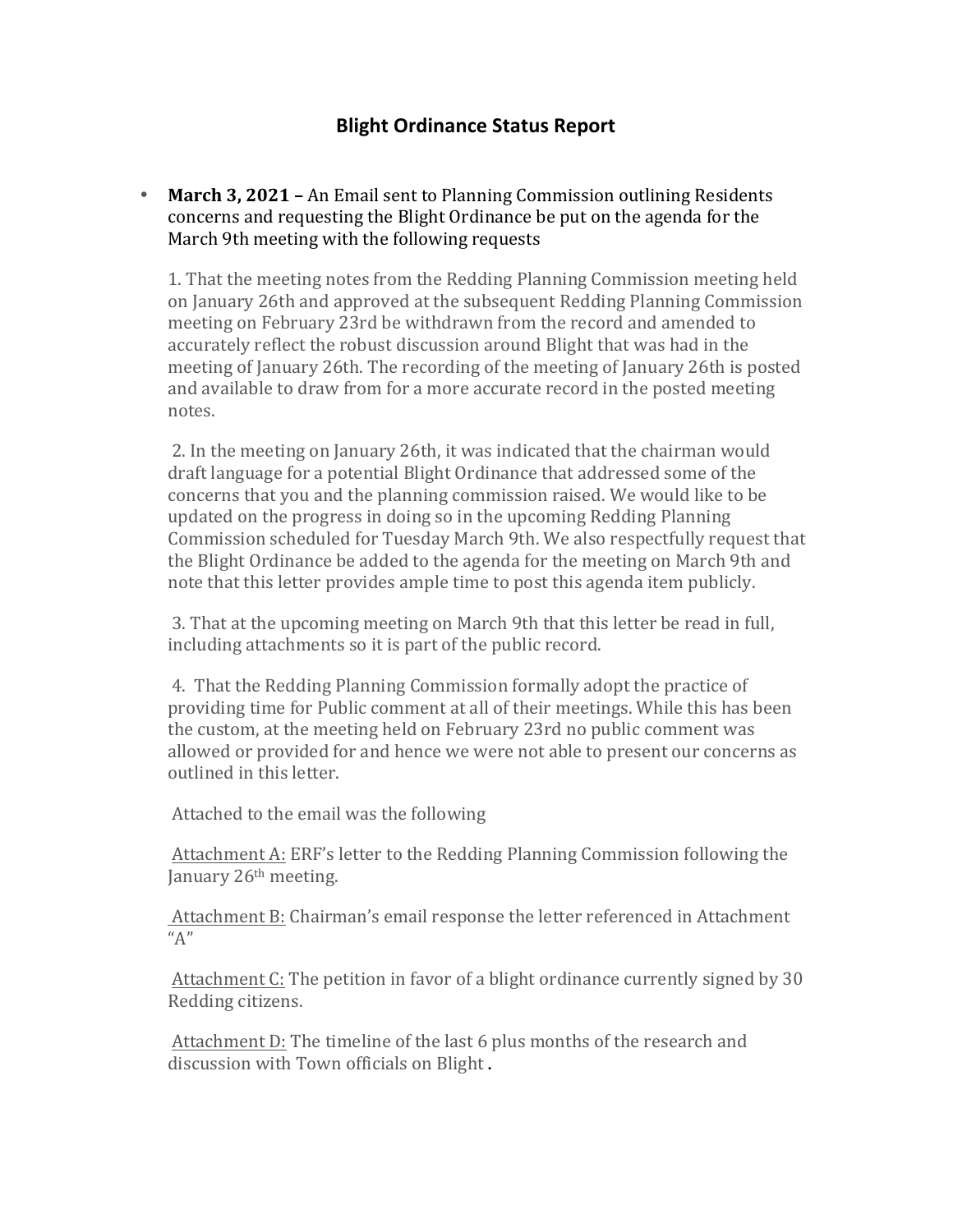• **February 23, 2021** – Planning Commission meeting – no public comments were permitted.

Minutes of meeting related to the Blight Ordinance

T. Welles briefly addressed an email that he had received from Roger Van Ausdal on behalf of the group Enhancing Redding's Future (ERF), although he noted that his comments must be brief as the correspondence was not sent to the Land Use Office and was, therefore, not on the agenda. He noted the decision that had been made at the last Planning Commission meeting to defer discussion of a Blight Ordinance until it could be done in person due to concerns about disenfranchising individuals without access to Zoom meetings. He also reviewed the duties of a Planning Commission and noted Planning's role as advisory to the Board of Selectmen.

A. Pardee stated that she had reviewed statutes regarding a Zoning Citation Ordinance; she said that such an ordinance would not be part of the Zoning Regulations but would need to be adopted by the Selectmen in the same manner as a Blight Ordinance. She also clarified that the enforcement options in Section 8-12 of the Connecticut General Statutes are imposed only by the courts via litigation and at considerable expense to the town. Hearing no further discussion or comments, D. Barrett moved to adjourn the meeting.

- **February 5, 2021** Letter sent to Planning Commission with a copy to the BOS with a copy of the petition. We requested to be on the agenda for the next Planning Commission meeting in February.
- **Feb 2, 2021** ERF note sent to Planning Commission and First Selectwoman confirming submission of Blight Ordinance to Land Use and a supporting petition with 30 signatures.
- **Jan 29, 2021** ERF submitted a revised Blight Ordinance to the Land Use office.
- **Jan 26, 2021** The Blight Ordinance was discussed at the Planning Commission meeting with the First Selectwoman and Town Land Use Director present. It was indicated that the ordinance should have been submitted to Land Use (**Note** – change to advice given Dec 8th meeting). It was mentioned that the town attorney had reviewed the ordinance and felt that the enforcement procedures could be simplified. The appeals process was discussed; the BOS would be the appeals board. (Note - this differs from the Ridgefield ordinance, which has a separate appeals board). The planning commission focused on the specificity of Redding's Zoning Ordinance and contrasted it with the intentional flexibility built into the proposed Blight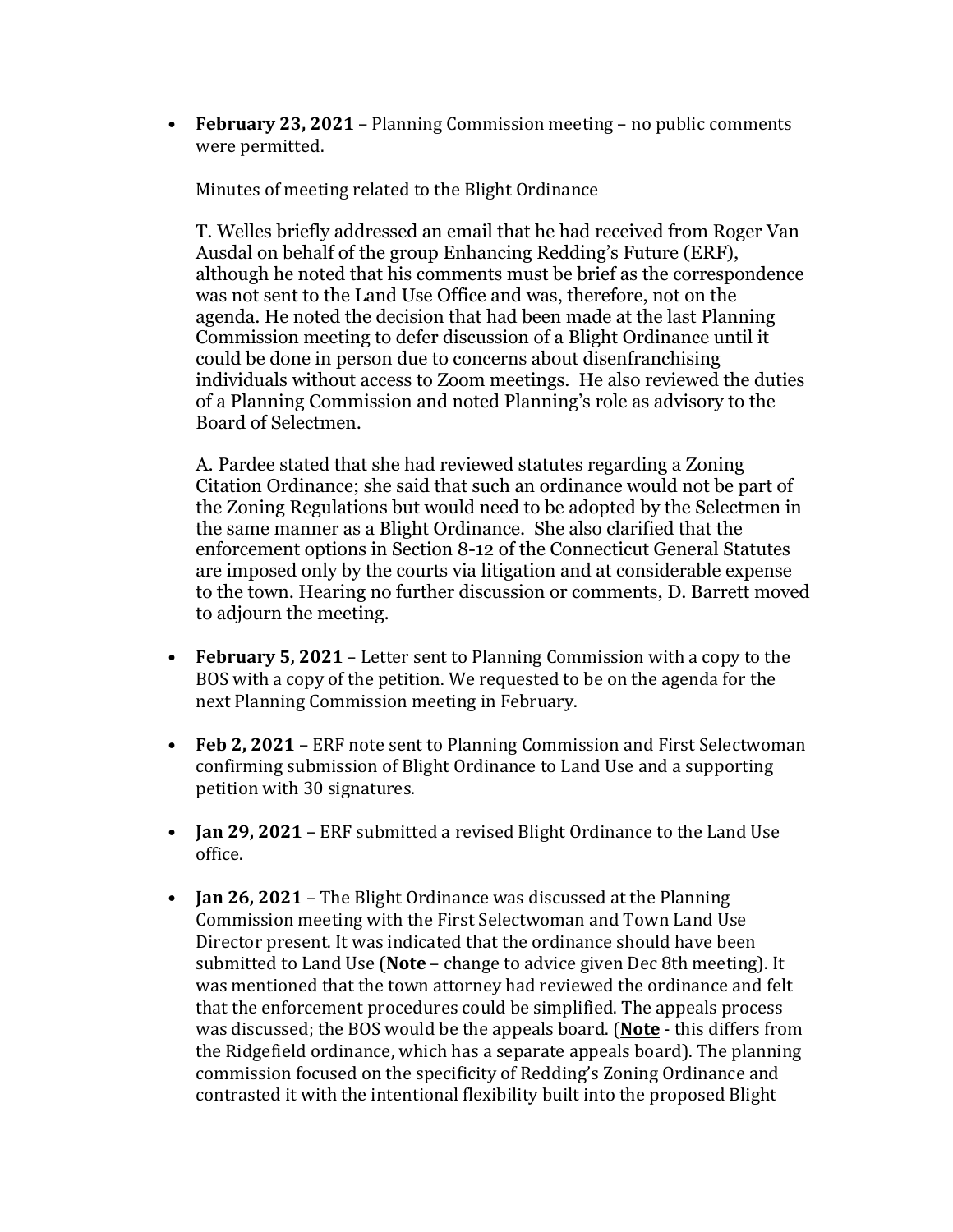Ordinance. There was discussion on the compassionate enforcement used in zoning. The use of a citation mechanism along with modifications to the zoning ordinance was discussed in lieu of a separate Blight Ordinance. It was also suggested that any adoption of a new ordinance should happen when a public hearing, with voters present, could take place. (**Note** - Dec 8th meeting it was confirmed a video vote was acceptable by the First Selectwoman)

- **January 19th, 2021** ERF sent a revised Blight Ordinance to the Planning Commission, with a copy to the First Selectwoman, with guidance on how the Planning Commission might address concerns raised at the previous meeting. ERF indicated they were happy to provide an advisory role as necessary.
- **Jan 12th, 2021** The Blight Ordinance was discussed at the Planning Commission meeting with the First Selectwoman present. Initial concerns on the part of commission members related to hardship situations, and concern for dealing with aesthetics. Composition of the Blight Prevention Board was discussed, and it was suggested that religious leaders might be involved. It was stated that the ordinance had been reviewed by town council and suggested that the commission and ERF work on modifying the current document.
- **Dec 21, 2020** The Blight Ordinance proposal was discussed at the BOS meeting. A vote was taken to refer the ordinance to the Planning Commission not the Zoning Commission.
- **Dec 8, 2020** The Blight Ordinance proposal was introduced at the Planning Commission with the First Selectwoman present. The commission was informed that in discussion with the Land Use Director the ordinance should be reviewed by the Planning Commission not the Zoning Commission. The First Selectwoman also informed the meeting that a public vote could be completed via Zoom video.
- **Dec 7, 2020** ERF sent a copy of the draft ordinance plus a position paper to all members of the Planning Commission plus a copy to the First Selectwoman.
- **Nov 16th, 2020** Blight Ordinance proposal was discussed. It was determined that it had to go to the Zoning Commission for review.
- Oct 19th, 2020 Blight Ordinance proposal was discussed at the BOS meeting. There was no specific action coming out of the meeting.
- Sept 10th, 2020 ERF submitted by email the Blight Ordinance proposal to the Board of Selectmen requesting a hearing at the Sept 24th BOS meeting for consideration and discussion.